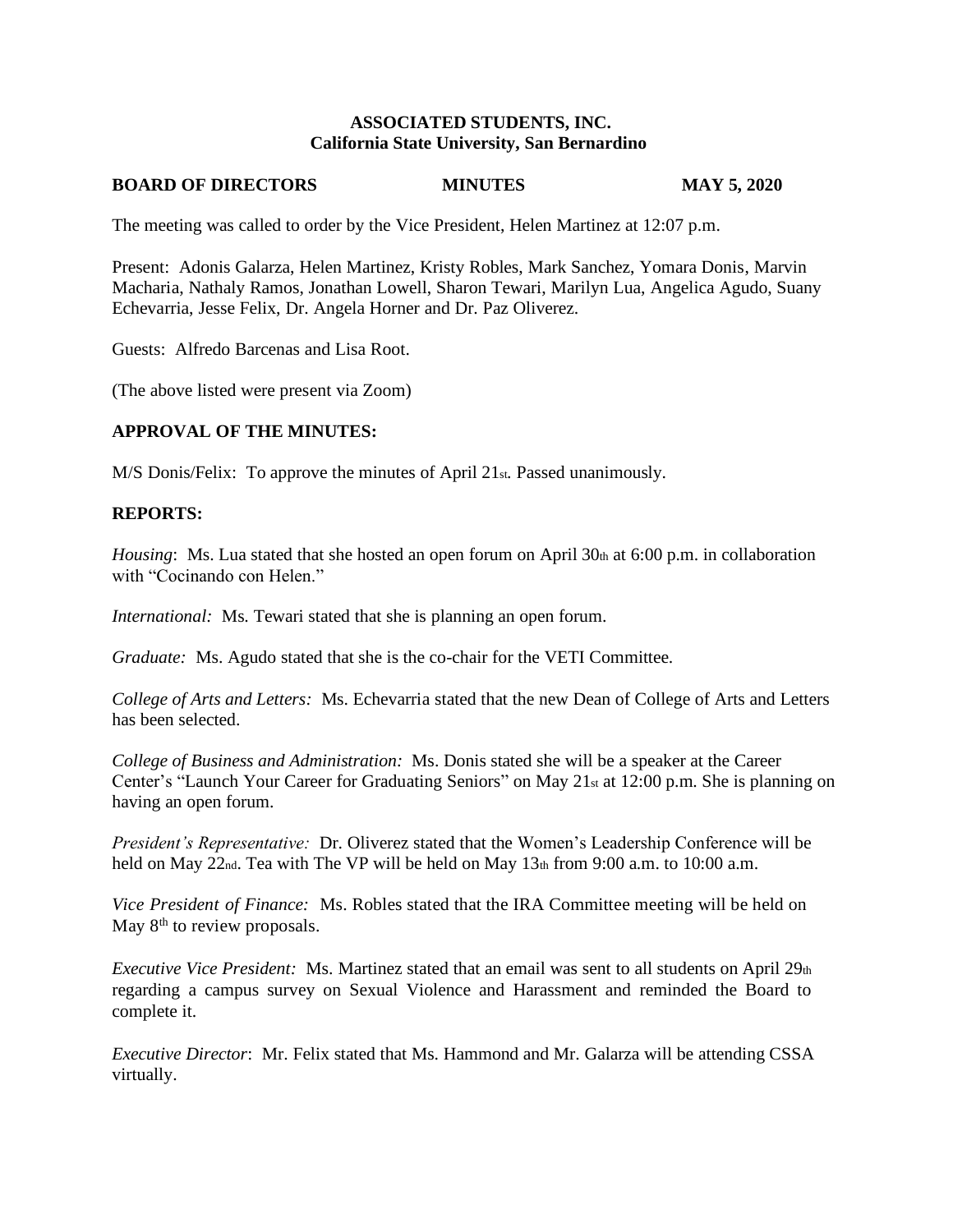*President:* Mr. Galarza stated that he met with President Morales to discuss ASI elections, Fall 2020 Semester, and to schedule a fireside chat. He met with Dr. Oliverez to discuss an Undocumented Student Communication grant. He attended the ASI Scholarship Committee meeting.

# **ADOPTION OF AGENDA:**

M/S Donis/Felix: To amend the agenda to add the following item:

BD 64-20: Discussion of Fall 2020 Operations and Instructions. Passed (12/0/0).

The agenda was adopted as amended.

#### **NEW BUSINESS:**

## **BD 57-20 M/S Donis/Lowell: Review and approval of the ASI 2020-2021 annual budget. (First Reading)**

Mr. Felix recommended that the Board review the budget and give any feedback at next week's second reading.

Ms. Robles explained the estimated funds available to ASI and the estimated expenses. Each line item of the budget was presented and explained.

Mr. Felix stated that cuts were made within the budget function in travel and development and were placed in corporation, travel and development. A 10% shortfall in enrollment was budgeted. If there is a shortfall in enrollment, the plan of action is to ask BoD to allocate funds from reserves to sustain the organization. Minimum wage was taken into consideration and an allocation was made for a wage increase for all entry level positions. Investment earnings were budgeted conservatively.

Discussion followed with questions from the Board.

Ms. Martinez stated that this item will be brought to the Board next week for its second reading.

Discussion closed.

## **BD 58-20 M/S Felix/Donis: Permission to transfer \$30,000.00 from Unallocated Reserves to ASI Donations (660723 RN001 A4700) to be used to fund the COVID-19 Emergency Grant.**

Mr. Felix deferred to Ms. Root.

Ms. Root stated that the CARES Act funding is intended to be available for all students but will likely not be disbursed until mid-May. The COVID-19 Emergency Grant is sponsored by the CSUSB CARE Team and Basic Needs and made possible through the generous support of donors. She explained that the emergency grant will assist students who have immediate unmet needs and those funds are being disbursed to students within 3-5 business days.

M/S Sanchez/Macharia: To amend the amount to transfer from \$30,000.00 to \$50,000.00. Passed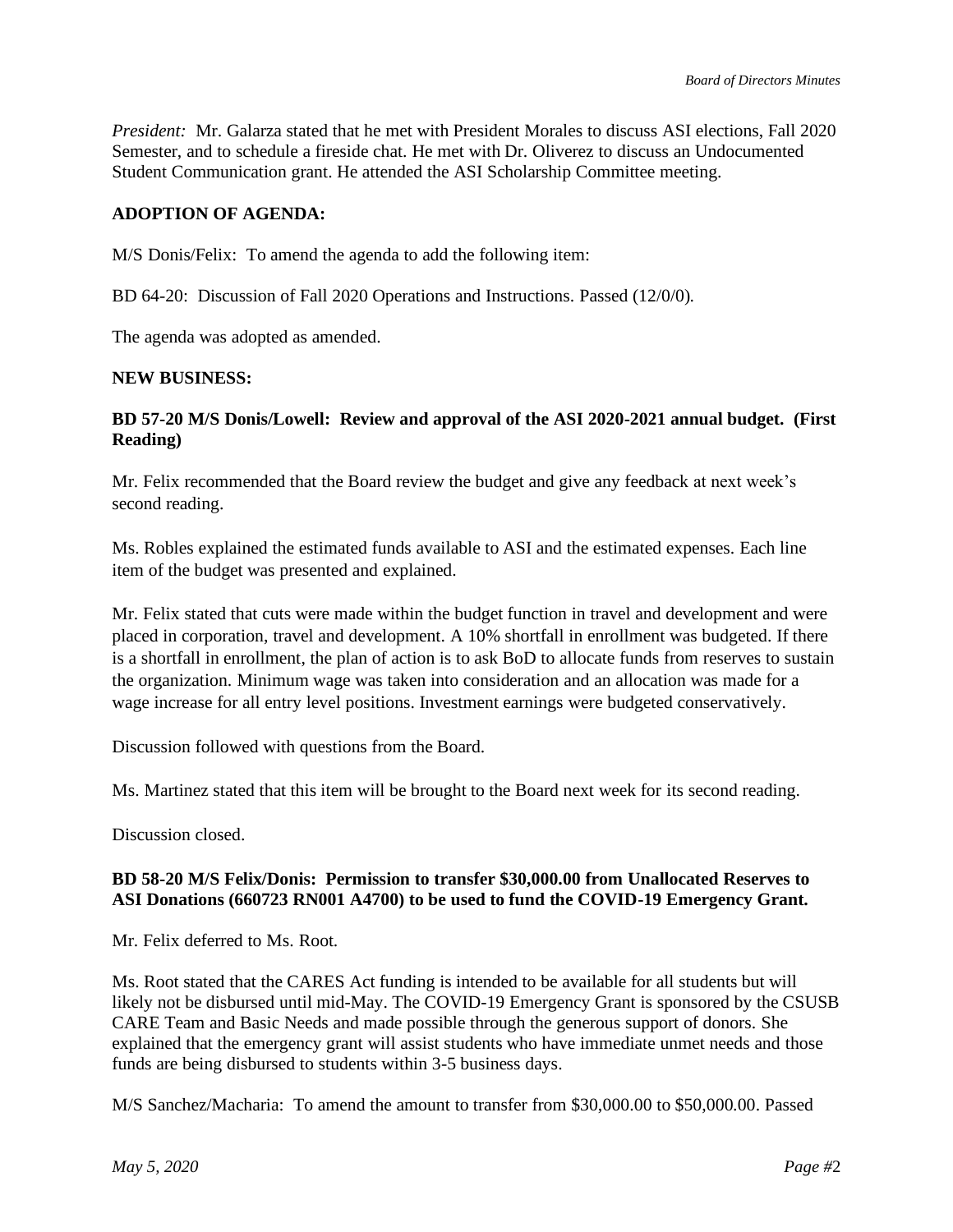$(11/0/1)$ .

Discussion followed with questions from the Board.

Ms. Echevarria inquired if these funds are available to all students including international and undocumented students.

Ms. Root stated that all enrolled students including undocumented and international students can receive these funds. Donations were given to fund these grants from state and local grants.

Mr. Lowell inquired why the original request was increased to \$30,000.00.

Ms. Robles stated that during the Finance Committee meeting, \$10,000.00 was requested, however, those funds were expected to be depleted due to the high volume of applicants they have received. Therefore, the Finance Committee decided to increase the amount to \$30,000.00.

Mr. Macharia inquired whether students must be enrolled in summer courses to apply for this grant.

Ms. Root stated that enrollment is a criterion.

Ms. Lua inquired how students' Financial aid will be impacted by this grant.

Ms. Root stated that any amount which students receive over \$50.00 must be reported to Financial Aid and they will determine whether it impacts their financial aid.

Mr. Sanchez recommended that ASI create its own emergency grant to help aid students.

Vote on motion as amended passed (11/0/1).

## **BD 59-20 M/S Donis/Felix: Revision of the ASI Corporate Credit Policy. (First Reading)**

Ms. Donis deferred to Mr. Barcenas.

Mr. Barcenas stated that the purpose of this policy is to establish the authorizations, procedures, and guidelines under which an ASI corporate credit card is utilized.

The following subsection was added:

#### *Section 6, Subsection h:*

"The Authorized Representative Card will not be used as a default method of payment on any travel service or subscription (Examples being Lyft, Postmates, and Uber)."

Discussion followed with questions from the Board.

Ms. Donis recommended that the Board review the policy and give any feedback at next week's second reading.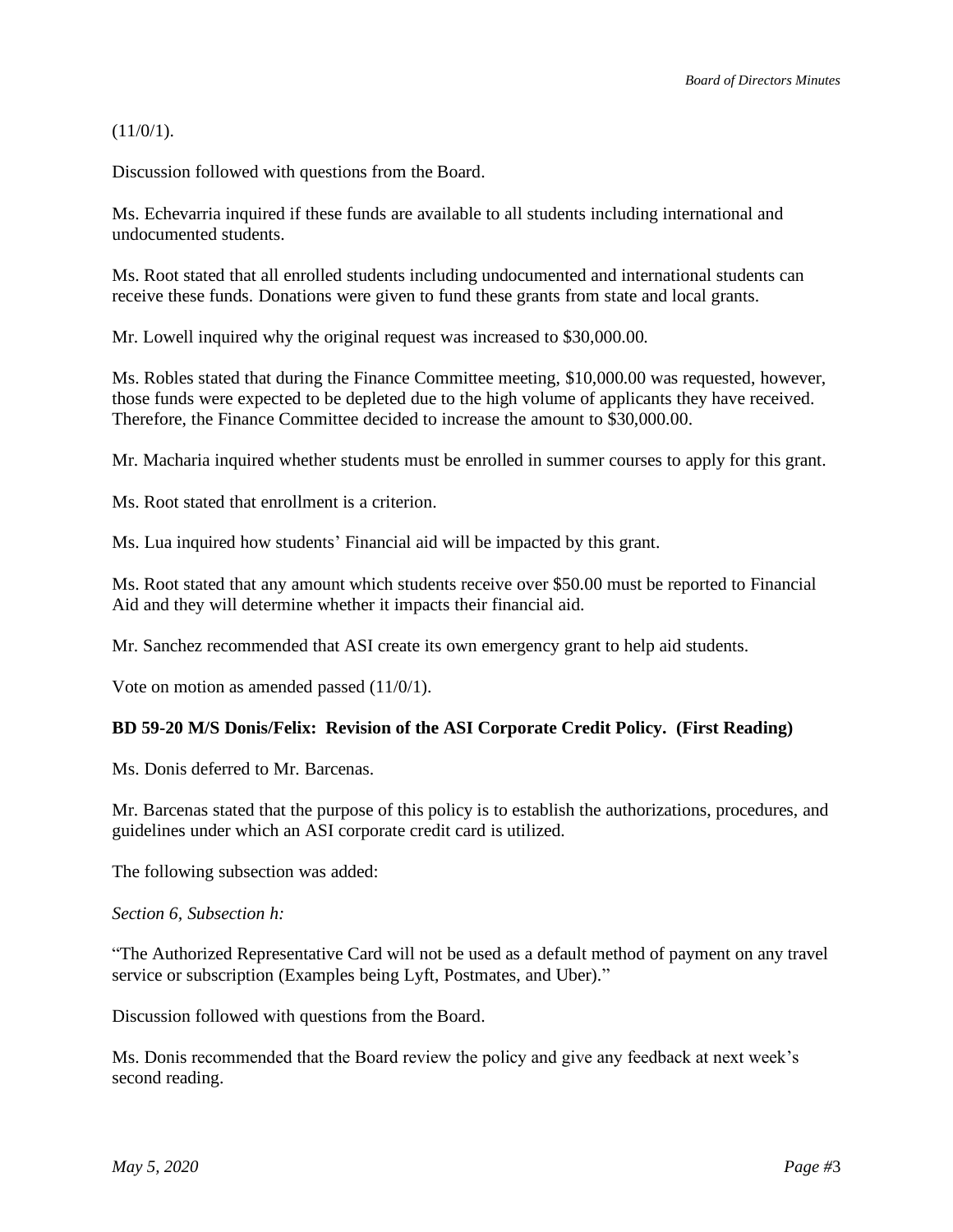Discussion closed.

# **BD 60-20 M/S Donis/Echevarria: Revision of the ASI Conflict of Interest Policy. (First Reading)**

Ms. Donis deferred to Mr. Barcenas

Mr. Barcenas stated that the purpose of this policy is to define a procedure that will act as a safeguard against a conflict of interest that might occur in the future between Associated Students, Incorporated (ASI) personnel, or program and an external entity. He explained that some of the language was revised.

## **BD 61-20 M/S Donis/Lua: Revision of the ASI Appointment Policy. (First Reading)**

Ms. Donis deferred to Mr. Barcenas.

Mr. Barcenas stated that the purpose of this policy is to establish procedural requirements for appointments such as committees, special advisor positions, and other related positions serving ASI.

Discussion followed with questions from the Board.

#### **BD 62-20 M/S Donis/Felix: Revision of the ASI Grade Policy and Procedures. (First Reading)**

Ms. Donis deferred to Mr. Barcenas.

Mr. Barcenas stated that the purpose of this policy is to describe the Associated Students, Incorporated (ASI) practices in determining grade point eligibility, unit load, and residency requirements in compliance with CSU Chancellor's Office policy entitled "Minimum Academic Qualifications for Student Office Holders", ASI bylaws, and ASI personnel policy for those seeking or holding office or employment with ASI. This policy specifies the procedures for notifying those concerned, correcting grade errors, and requesting special consideration. The policy also specifies the consequences of not meeting or maintaining the requirements. He recommended that the Board review the policy and give any feedback at next week's second reading.

Discussion followed by questions from the Board.

## **BD 63-20 M/S Donis/Felix: Revision of the ASI Bidding Policy. (First Reading)**

Ms. Donis deferred to Mr. Barcenas.

Mr. Barcenas stated the purpose of this policy is to establish a threshold dollar amount for purchasing products/services which will require ASI to enter into a formal bidding process.

Ms. Martinez recommended that the Board review the policy and give any feedback at next week's second reading.

## **BD 64-20 M/S Oliverez/Felix: Discussion of the Fall 2020 Operations and Instructions.**